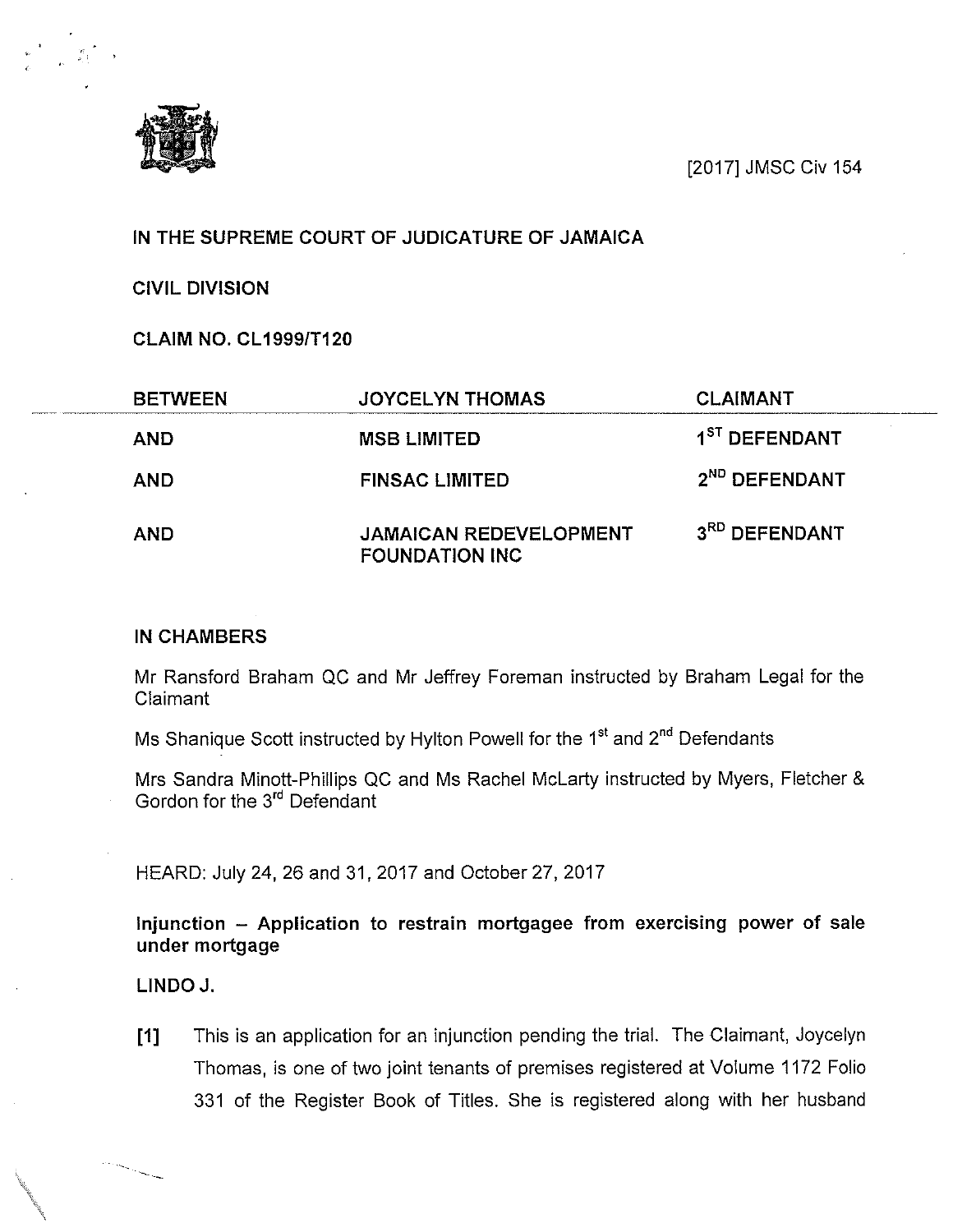Omer Thomas. MSB Limited (formerly Mutual Security Bank Limited) was a limited liability company with objects including the business of providing loans. and other financial services.

- [2] FINSAC Limited is a limited liability company incorporated under the laws of Jamaica and owned by the Government of Jamaica. It managed non-performing loans and credit facilities on behalf of Recon Trust Limited, its wholly owned subsidiary.
- [3] Jamaican Redevelopment Foundation, Inc., (JRF) is a corporation formed in Texas in the United States of America and registered in Jamaica as an overseas company.
- [4] The Claimant and her husband jointly obtained a mortgage loan of \$52,600.00 from Victoria Mutual Building Society (VMBS) and in 1993 they obtained a second loan mortgage in the sum of \$lmillion from Mutual Security Bank Limited and this second mortgage was registered on the title on October 26, 1993, as No. 786920.
- [5] Mutual Security Bank Limited, by letter dated June 14, 1996 sought to obtain security for a loan in the sum of \$10 million made to the Claimant's husband, by way of a mortgage on the said property and an unlimited guarantee by the Claimant. The Claimant claims that she was "approached by [her] husband' and "requested to sign a mortgage in favour of Mutual Security Bank to secure his independent loan obligations with the said bank.. and . . refused to sign any such mortgage ...and did not sign the mortgage document or the guarantee".
- [6] On July 1, 1998, MSB Limited upstamped the mortgage and on September 8, 1999 the property was advertised for sale by public auction.
- [7] On September 14, 1999, the Claimant filed a Writ of Summons against MSB Limited and FINSAC Limited seeking to recover damages for breach of contract under Mortgage numbered 786920 dated the  $2^{6th}$  day of October, 1993 and, *inter*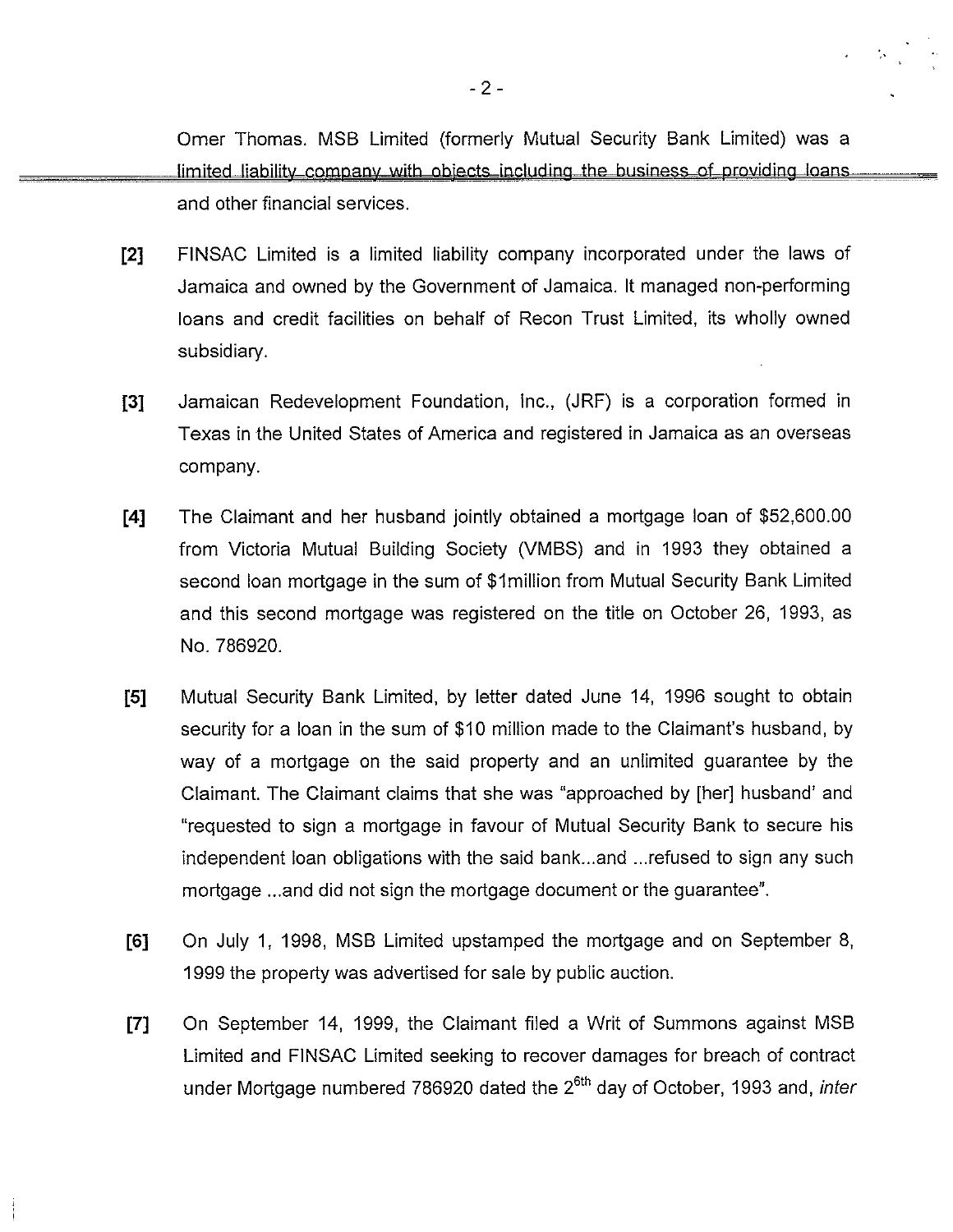alia, "an injunction to prevent the defendants from selling her property; an account to determine what is truly due and owing to the Defendants under ...mortgage contract and damages for breach of mortgage...". A Statement of Claim was filed on October 7, 1999.

[8] On December 9, 1999, the court granted an interlocutory injunction, after an inter partes hearing, by which the then named defendants were restrained from:

> "1. Exercising a power of saie under mortgage dated the  $26<sup>th</sup>$  day of October, 1993 and endorsed on the Plaintiff's Title registered at Volume 1172 Folio 331 of the Register Book of Titles and that an injunction is granted restraining them-from-selling-the-Plaintiff's-property.

> 2. That the Defendants by themselves or their agents or otherwise be restrained from interfering with the Plaintiff her licensees or invitees quiet enjoyment of the aforesaid premises of which the Plaintiff is in possession until after the trial of this action and or until further order, and that the costs of this Application be costs in the Cause."

- [9] The matter remained in a state of abeyance until by letter dated December 23, 2003 to the Registrar of the Supreme Court, the former attorneys —at law on record for the Claimant applied for a case management conference to be held in the matter.
- [10] Nothing further appears to have happened in the matter until on October 5, 2016, when the Claimant filed an Amended Claim Form and 1<sup>st</sup> Amended Particulars of Claim, adding JRF as the  $3<sup>rd</sup>$  Defendant. On the same date, she filed an application for court orders seeking, inter alia, an injunction restraining the added 3<sup>rd</sup> Defendant as follows:

"1. The 3<sup>rd</sup> Defendant by itself, its agents/and or servants or howsoever otherwise be restrained and an injunction be granted restraining the 3<sup>rd</sup> defendant from

- (a) Exercising its power of sale under the mortgage dated the  $26<sup>th</sup>$  day of October 1993 and endorsed on the certificate of Title registered at Volume 1172 Folio 331 of the register Book of Titles;
- (b) Selling, transferring and /or disposing of the property registered at Volume 1172 Folio331 of the Register Book of Titles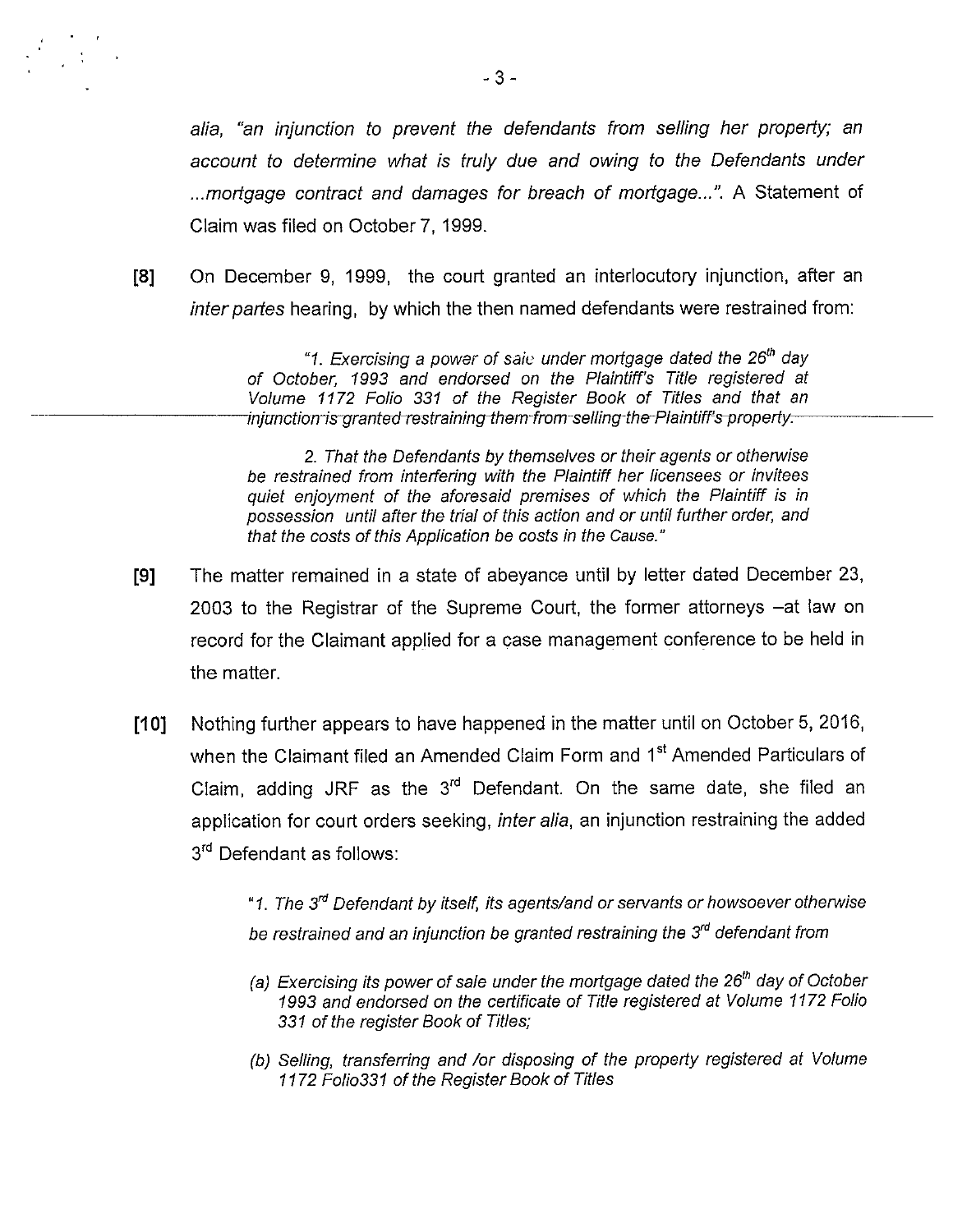until the hearing and determination of this claim or until further order..."

....~~ob1r1thrru1rW[IIC1irtflUrUppllUuUy[itt1OrtfljUflUUU[F13ttSOuyiIt\_~oI o~at~~cao follows:

> "(1) The  $3<sup>rd</sup>$  Defendant has wrongfully and unlawfully advertised for sale premises registered at Volume 1172 Folio 331 of the Register Book of Titles.

> (2) Unless restrained by this Honourable Court the  $3<sup>rd</sup>$  Defendant will sell or transfer the said premises.

(3) Damages will not be an adequate remedy

(4) The mortgage under which the  $3<sup>rd</sup>$  Defendant is purporting to advertise and sell the Claimant (sic) property was transferred to the  $3<sup>rd</sup>$  Defendant on the  $3<sup>rd</sup>$ February 2015. The original claim was filed in 1999"

- [12] The 3<sup>rd</sup> Defendant ,on October 21, 2016, filed an acknowledgement of service of the Amended Claim Form and an application for court orders in which it sought the following orders:
	- "1. The court has no jurisdiction to try the claim against the  $3<sup>rd</sup>$  Defendant or, if it does, should not exercise its jurisdiction to do so.
	- 2. Service of the Amended Claim Form on the 3<sup>rd</sup> Defendant is set aside.
	- 3. (Pursuant to CPR 20.1(1) the amendments introduced via the:
		- a. Amended Claim Form; and
		- b.  $1<sup>st</sup>$  Amended particulars of Claim;

filed herein on October 5, 2016, are disallowed.

- 4. The Claimant's statements of case are struck out as against the  $3^{rd}$ Defendant
- 5. Judgment on the claim issues for the  $3<sup>rd</sup>$  Defendant against the Claimant for costs to be taxed".
- [13] On February 16, 2017 the court granted an interim injunction by which the  $3<sup>rd</sup>$ Defendant was restrained from exercising its power of sale under the mortgage, pending the inter partes hearing and on July 24, 2017, the court determined that JRF was added as a party to the proceedings by virtue of the Amended Claim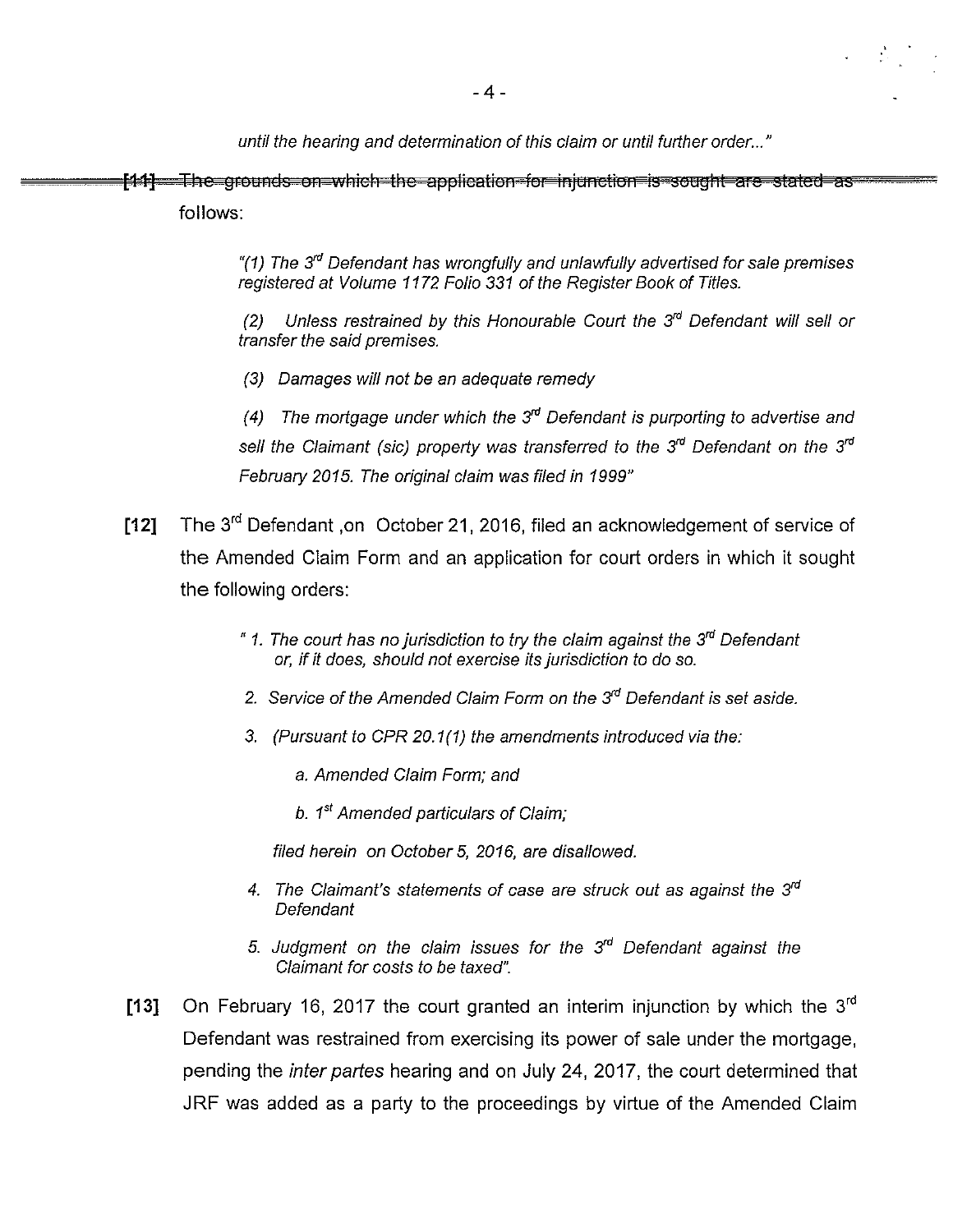form filed on October 5, 2016. The  $3<sup>rd</sup>$  Defendant's application filed on October 21, 2016 was refused.

- [14] This judgment is in respect of the *inter partes* hearing of the application for injunction against the  $3<sup>rd</sup>$  Defendant, which was concluded on July 26, 2017 with the Claimant being permitted to file and serve written submissions in reply to the 3<sup>rd</sup> Defendant's submissions on law, on or before July 31, 2017..
- [15] The evidence in support of the application is contained in the affidavit of Joycelyn Thomas filed on October 5, 2016, in which she sought the leave of the court to refer to affidavits filed previously in the matter on September 14 and 15, 1999.

77

- [16] She indicates that she did not receive a loan of \$10 million and that she had refused to sign the mortgage in relation to this loan and the guarantee. She states that since the injunction was granted on December 9, 1999, "the mortgage under which the First and Second defendants were purporting to sell the property was transferred and/or assigned to the Third Defendant".
- [17] Her evidence further is that the 3<sup>rd</sup> Defendant in or about April or May 2016 "advertised online the property for sale" and that she became aware that the mortgage was transferred/assigned on 25<sup>th</sup> August 2016.
- [18] The Claimant is concerned that unless an interlocutory injunction is granted against the 3<sup>rd</sup> Defendant, the property may be sold. She denies that she signed the Instrument of Mortgage dated March 11, 1996, or the letter to VMBS dated January 19, 1996 which she claims "purportedly gave VMBS authority to lend Mutual Security Bank Limited the duplicate certificate of title to the property for the purpose of registering a further mortgage in their favour in the amount of \$10 million".
- [19] She has exhibited to her affidavits, copy of instrument bearing No.1023672 dated July 1, 1998 (the upstamped mortgage), copy of application for change of name by MSB Ltd. dated July 23, 1998, Transfer of mortgage from MSB to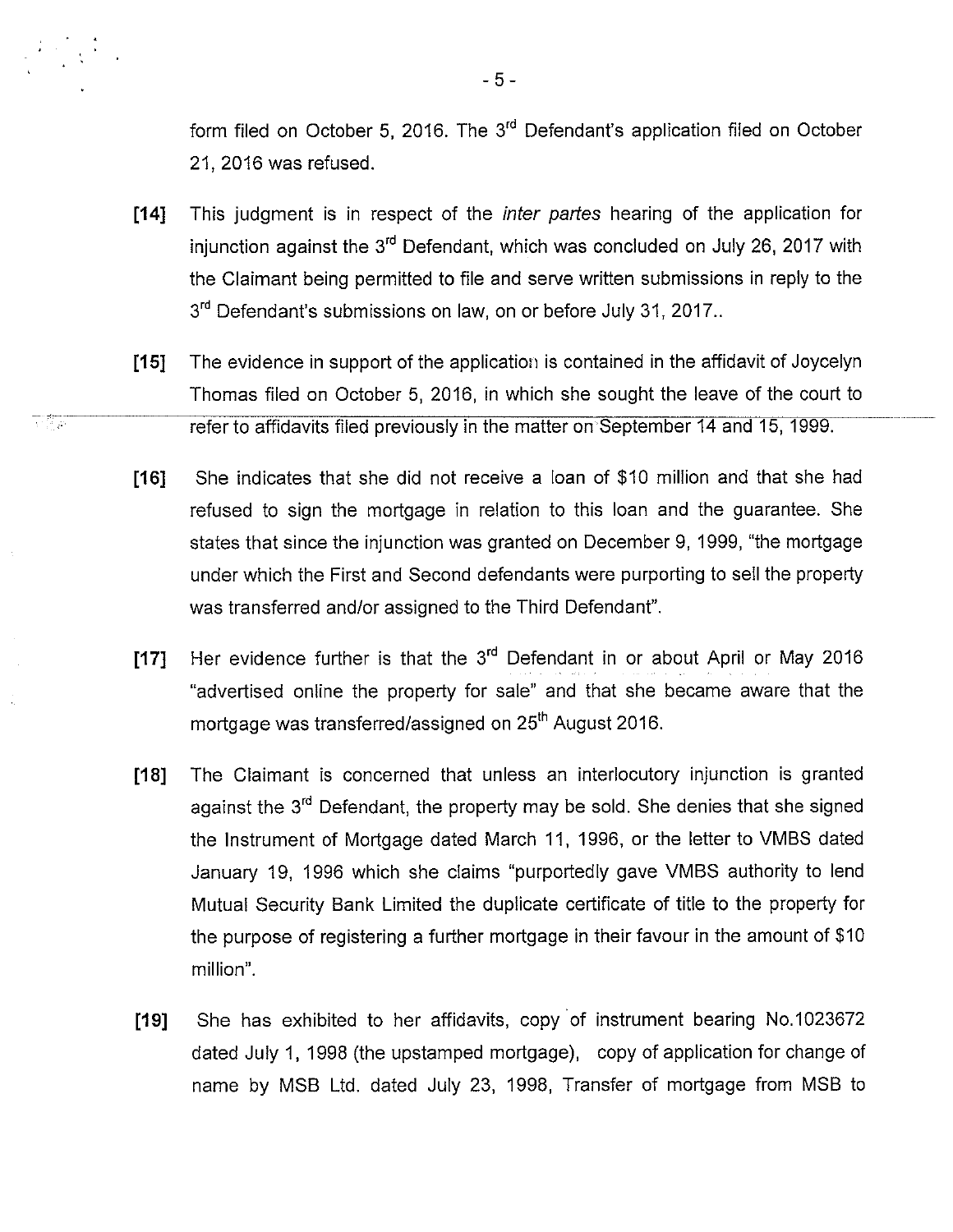National Commercial Bank Jamaica Ltd. (NCB) Transfer of mortgage from NCB to Refin Trust Limited, dated December 10, 2014 and Transfer of Mortgage from Refin Trust Limited to JRF dated December 10, 2014. Her evidence also discloses that the change of name from Mutual Security Bank Ltd to MSB Ltd was noted on the title for the property on August 13, 1998 and that the transfers of the mortgage was registered on the title on February 3, 2015.

 $\mathcal{L} \subset \mathcal{L}$ 

[20] Additionally, by the affidavit of Jeffrey Foreman, the Claimant has exhibited the opinion "concerning the authenticity of the documents...", in the form of a report of Mr George Dixon, a certified forensic document examiner, dated February 15, 2017, in support of her contention that she did not sign the mortgage document or the guarantee.

## The Submissions

- [21] The Claimant and the  $3<sup>rd</sup>$  Defendant through their Queen's Counsel, have provided written submissions, which were supplemented by oral submissions. <sup>I</sup> have given them careful consideration, but for the sake of brevity, do not propose to recite them in detail in this judgment.
- [22) In their respective submissions, both Queen's Counsel referred to the principles and guidelines in American Cyanamid v Ethicon Ltd [1975] AC 396 (American Cyanamid) and National Commercial Bank v Olint Corp Ltd (Jamaica) [2009] UKPC 16. (Clint)
- [23] In applying the guidelines, Mr Braham, QC., expressed the view that there is a serious question to be tried as to whether the indebtedness which formed the basis for the attempt, initially by the 1<sup>st</sup> and  $2<sup>nd</sup>$  Defendants and now the 3<sup>rd</sup> Defendant to sell the property was valid and as to whether or not the  $3<sup>rd</sup>$ defendant as an assignee is covered by the injunction granted in 1999. He cited the cases of Eckman v Midland Ltd. (1973) <sup>1</sup> QBD 519 at 527H and Seward v Paterson [1897] Ch. 545 in relation to this point.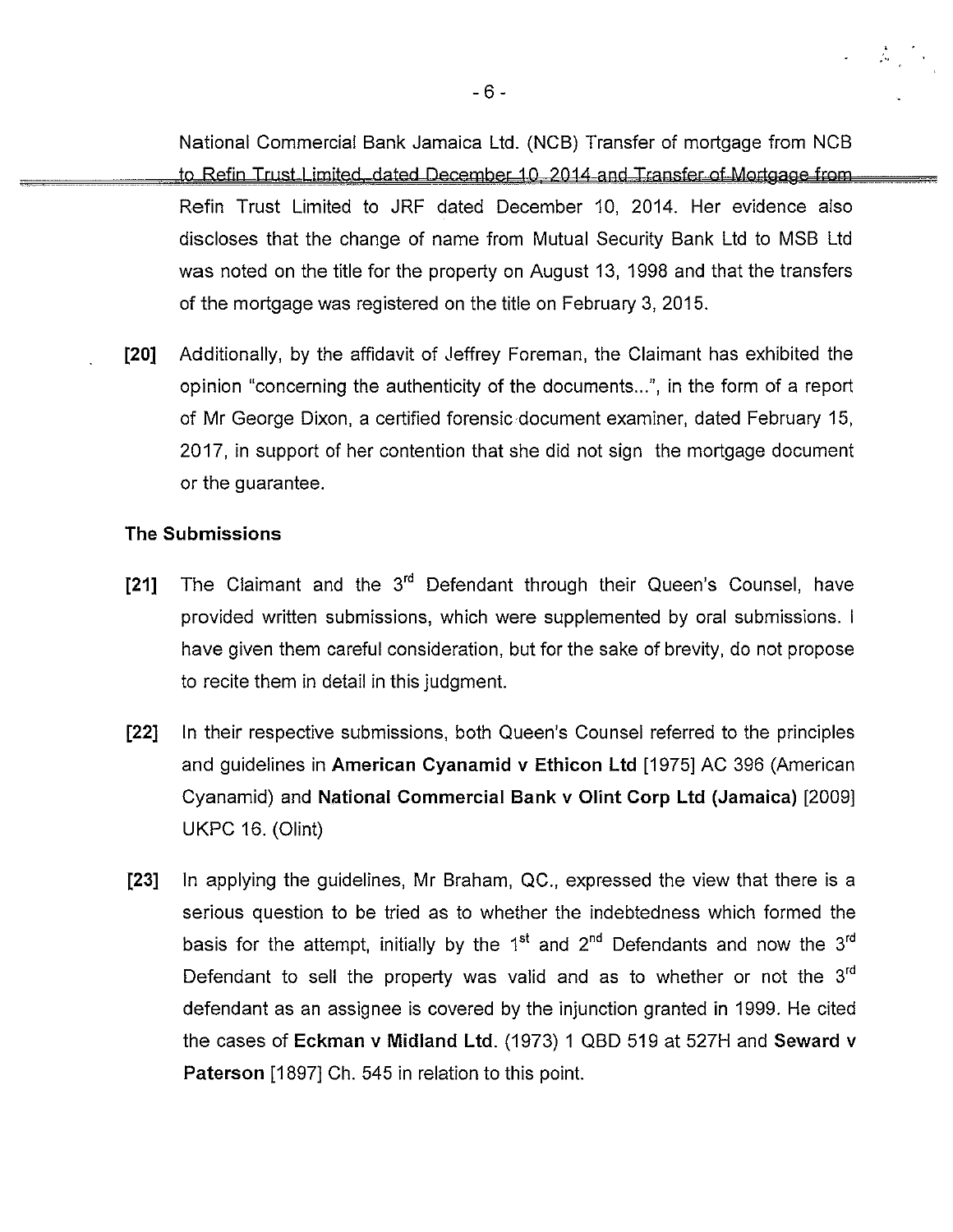[24] He indicated that the Claimant could be prejudiced by the acts or omissions of the Defendants pending trial and the undertaking as to damages would be sufficient to compensate the Defendant if the case is not determined in her favour. He also indicated that no order for payment into court of the sum claimed by the  $3<sup>rd</sup>$  Defendant should be made as there is an injunction in place, there were no conditions imposed, and there is an express challenge to the validity of the mortgage or the upstamped mortgage. In this regard he made reference to the case of Mosquito Cove Ltd. v Mutual Security Bank Ltd and Others [2010] JMCA Civ 32 at paragraph 62 where the court said, *inter alia*,:

> "... In Rupert Brady v JDRF and others,...this court itself engrafted another exception to the Marbella principle. This was a case in which the mortgagor's position was that he had not signed the relevant mortgage documents, that he had not given authority to anyone to pledge his property as security and that the alleged mortgage was therefore null and void. This court allowed an appeal from that part of the decision of Sinclair-Haynes J in which, as a condition of granting an injunction to restrain the mortgagees power of sale, she had ordered payment into court by the mortgagor of the sum of \$14.2million, which was the amount said to be due under the mortgage..."

- [25] Mrs Minott-Phillips pointed out that the mortgage contract numbered 786920, underpinning the Claimant's claim, is one in relation to which the Claimant and her husband are joint promisees and her action is not maintainable unless both promisees are before the court.
- [26] She submitted that delay is a bar to equitable relief and the Claimant has been aware of the assignment of the debts and its securities to the  $3<sup>rd</sup>$  Defendant since 2005.
- [27] She examined Clause 2(e) of the Instrument of Mortgage numbered 786920 and expressed the view that the power to upstamp the mortgage is one granted by Mr and Mrs Thomas to the mortgagee.
- [28] With reference to Section 106 of the Registration of Titles Act (RTA), she indicated that damages is an adequate remedy in the event the property is sold by JRF. She expressed the view that withholding the injunction will cause the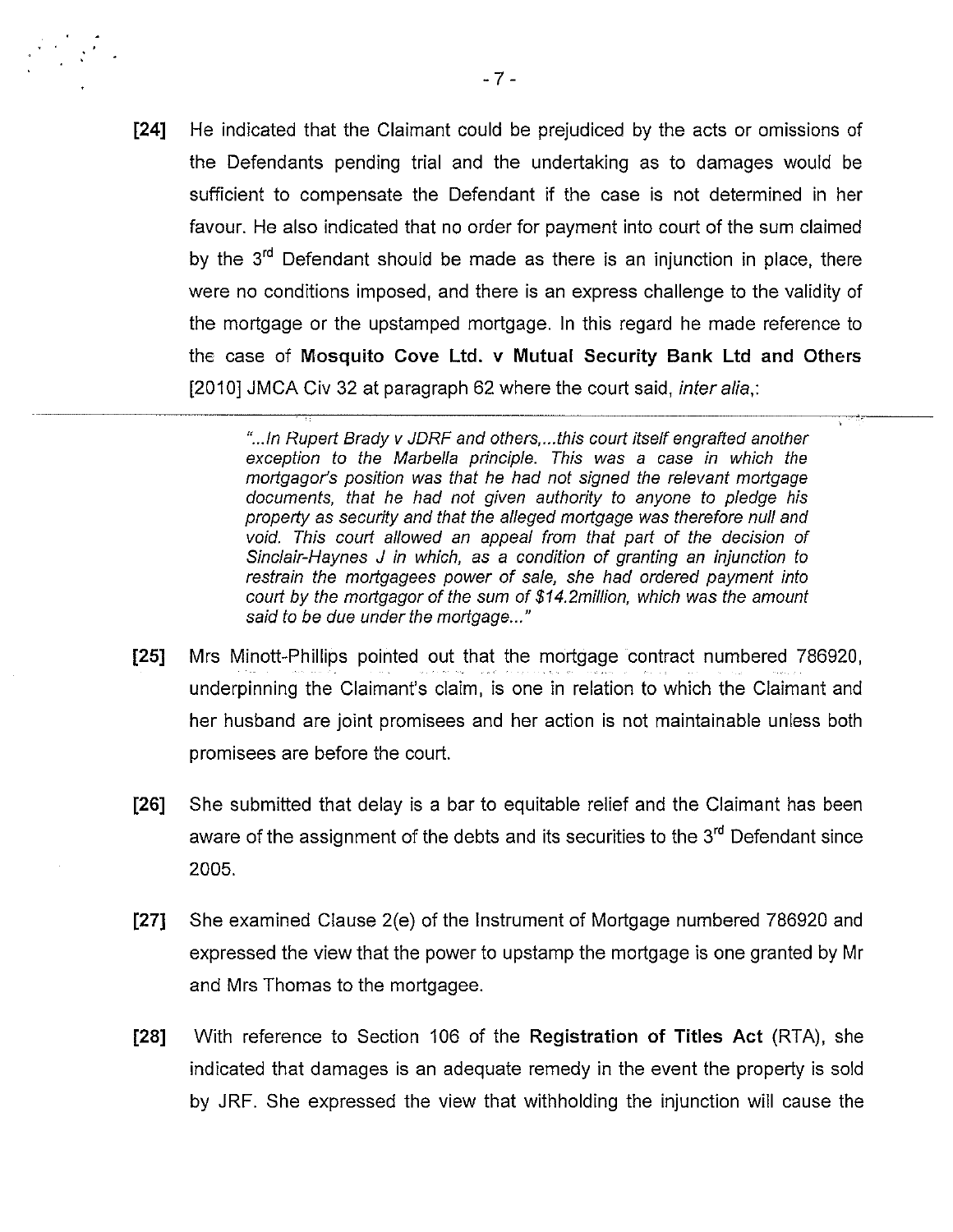least irremediable prejudice to the parties and noted that the Claimant is outside of the jurisdiction of the court "and thereby outside of its reach in the event she is called upon to honour her undertaking". She also indicated that an important feature of this case is that by virtue of Section 71 of the RTA, nothing other than fraud on the part of JRF, can affect its rights as the registered mortgagee and that there is no pleading of fraud on the part of JRF.

 $\mathcal{L}_{\mathrm{eff}}$  , where  $\mathcal{L}_{\mathrm{eff}}$ 

- [29] Mrs Minott-Phillips, QC, concluded that "the courts in Jamaica do not ordinarily restrain registered mortgagees from exercising their power of sale and will not usually do so without the usual safeguard being put in place of imposing a condition that the amount claimed by the mortgagee to be due, ...is first paid into court".
- [30] Before proceeding to examine the rival contentions, <sup>I</sup> need to address the issue of the "expert report" as attached to the affidavit of Jeffrey Foreman which has been filed in these proceedings.
- [31] It is my understanding that expert evidence would generally be adduced at a trial. Rule 32.2 of the Civil Procedure Rules, 2002 (CPR) CPR states as follows:"Expert evidence must be restricted to that which is reasonably required to resolve the proceedings justly" and, in an application as is presently before the court, the court is not required to embark on a trial of, or to determine the substantive issues, and arrive at a determination and as such there would be no need for expert evidence to be presented at this time. Additionally, Rule 32.6(1) and (2) of the CPR provides that the court's permission is required for an expert witness' report to be "put in" and that the general rule is that the court's permission is to be given at a case management conference.

## The Court's Jurisdiction and Law Applicable

 $\mathcal{L}$  ,  $\mathcal{C}$  is

[32] The power to grant an injunction is governed by the court's equitable jurisdiction as well as statute. Section 49(h) of the Judicature (Supreme Court) Act provides, inter alia, as follows: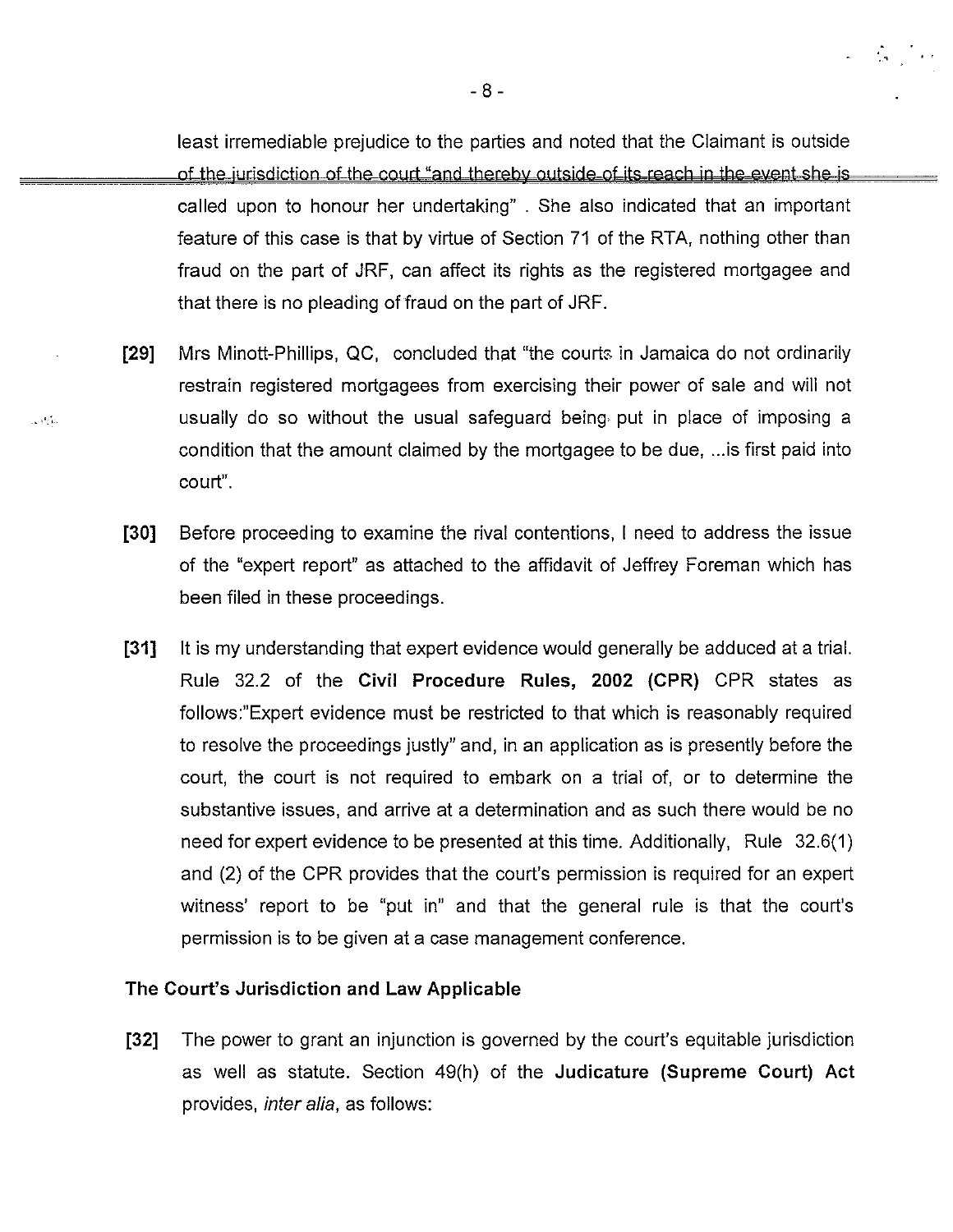"...[A]n injunction may be granted...by an interlocutory order of the court , in all cases in which it appears to the court to be just and convenient that such an order should be made; and any such order may be made either unconditionally or upon such terms and conditions as the court thinks just..."

- [33] Guidelines for the grant of an interlocutory injunction were laid down in the American Cyanamid case where, Lord Diplock established that an applicant seeking an interlocutory injunction must demonstrate that:
	- i. There are serious issues to be tried and there is a reai prospect of succeeding on the claim
	- ii. Damages, if able to be paid by the Defendant, are not an adequate remedy; and
	- iii. The balance of convenience generally lies in favour of granting the injunction.
- [34] These guidelines and principles have been followed in our jurisdiction and were reaffirmed by the Judicial Committee of the Privy Council in Olint, in which it was stated that the underlying purpose of an interlocutory injunction is "to improve the chances of the court being able to do justice after a determination of the merits of the trial'.
- [35] In order to do justice "the basic principle is that the court should take whichever course seems likely to cause the least irremediable prejudice to one party or the other." (See Olint)
- [36] The starting point for my consideration is to determine whether there is a serious question to be tried in relation to the substantive claim, which would warrant the granting of an injunction. <sup>I</sup> therefore need to determine if the Claimant is likely to obtain an injunction if the matter proceeds to trial.

#### Whether there is a serious question to be tried

[37] The issues raised in the submissions of both Queen's Counsel and as set out in the Amended Particulars of Claim and affidavits filed in this matter, are in my view serious. The Claimant has mounted a challenge to the validity of the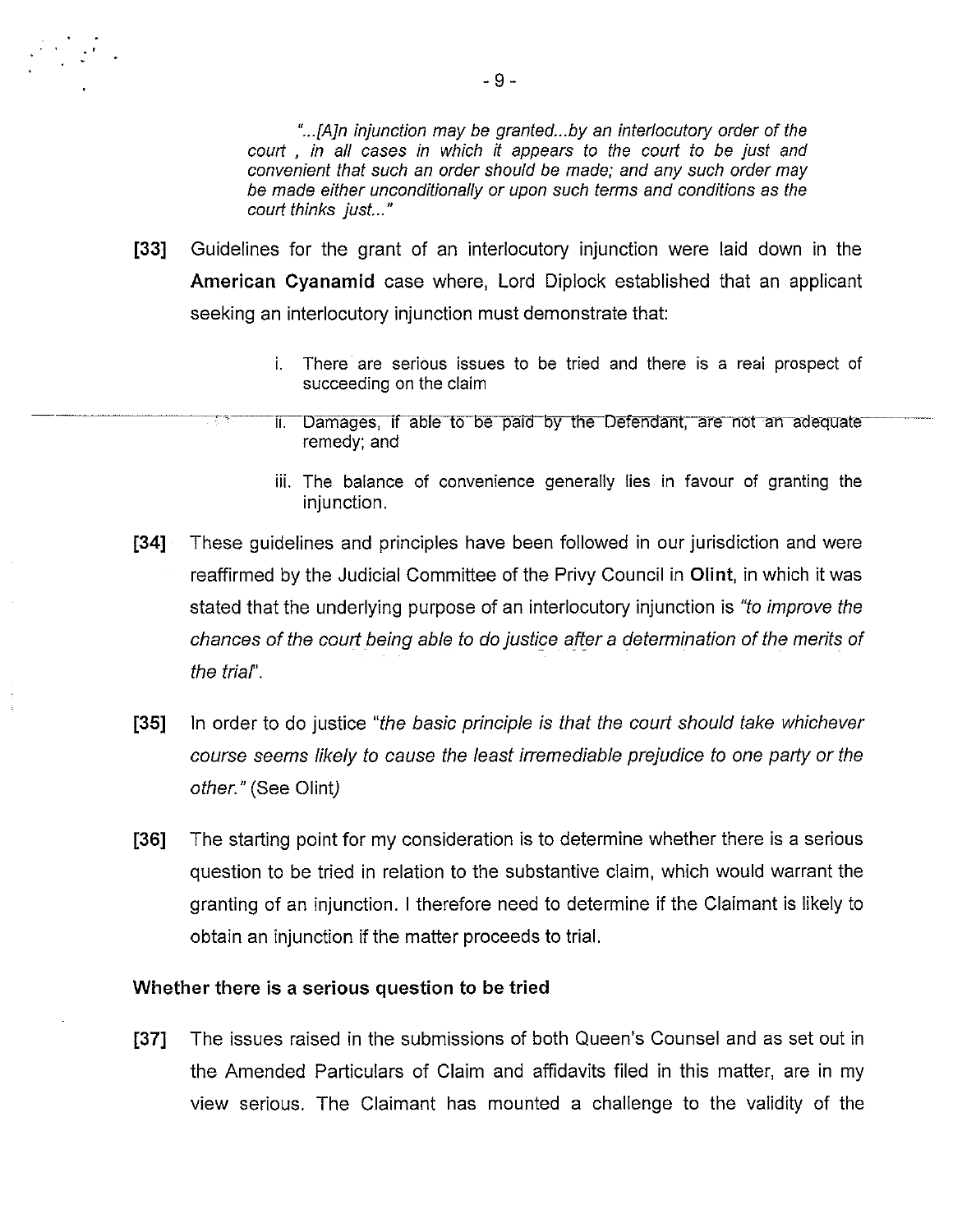mortgage, denying the allegation that she signed a second instrument of the letter to VMBS dated January 19, 1996, which indicates that they were mortgage and gave it to Mutual Security Bank and also denying that she signed - 10 -<br>  $-10$  -<br>
the allegation that she signed a second instrument of<br>
it to Mutual Security Bank and also denying that she signed<br>
dated January 19, 1996, which indicates that they were<br>
lend the title to the property t requesting VMBS to lend the title to the property to Mutual Security Bank. There is also the issue of the upstamping of the mortgage which the Claimant is alleging was procured and or obtained by fraud. Additionally, the Claimant is denying the receipt of any correspondence from the  $3<sup>rd</sup>$  Defendant in relation to it having been assigned the mortgage or its intention to exercise its power of sale.

[38] Having considered the authorities and the submissions, and haying reviewed the evidence placed before the court, <sup>I</sup> am satisfied that the claim being made is not frivolous or vexatious. Although there is no allegation of fraud on the part of JRF, JRF is now the assignee of the mortgage, the validity of which has been questioned, and it is pursuant to this mortgage that the  $3<sup>rd</sup>$  defendant is seeking to exercise its power of sale. The circumstances therefore clearly give rise to serious issues to be tried.

## [39] <sup>I</sup> accept, as Lord Diplock entreated in the American Cyanamid case, that:

"It is no part of the court's function at this stage of the litigation to try to resolve conflicts of evidence on affidavit as to facts on which the claims of either party may ultimately depend nor to decide difficult questions of law which call for detailed argument and mature considerations. These are matters to be dealt with at trial".

[40] The substantive issues, including the issue of the validity of the mortgage are matters for the judge at trial and this court cannot conduct a preliminary trial at this stage to determine liability.

## Whether damages would be an adequate remedy

-~

[41] In American Cyanamid, Lord Diplock stated at page 408:

"...[T]he governing principle is that the court should first consider whether if the plaintiff were to succeed at the trial in establishing his right to a permanent injunction he would be adequately compensated by an award of damages for the loss he would have sustained as a result of the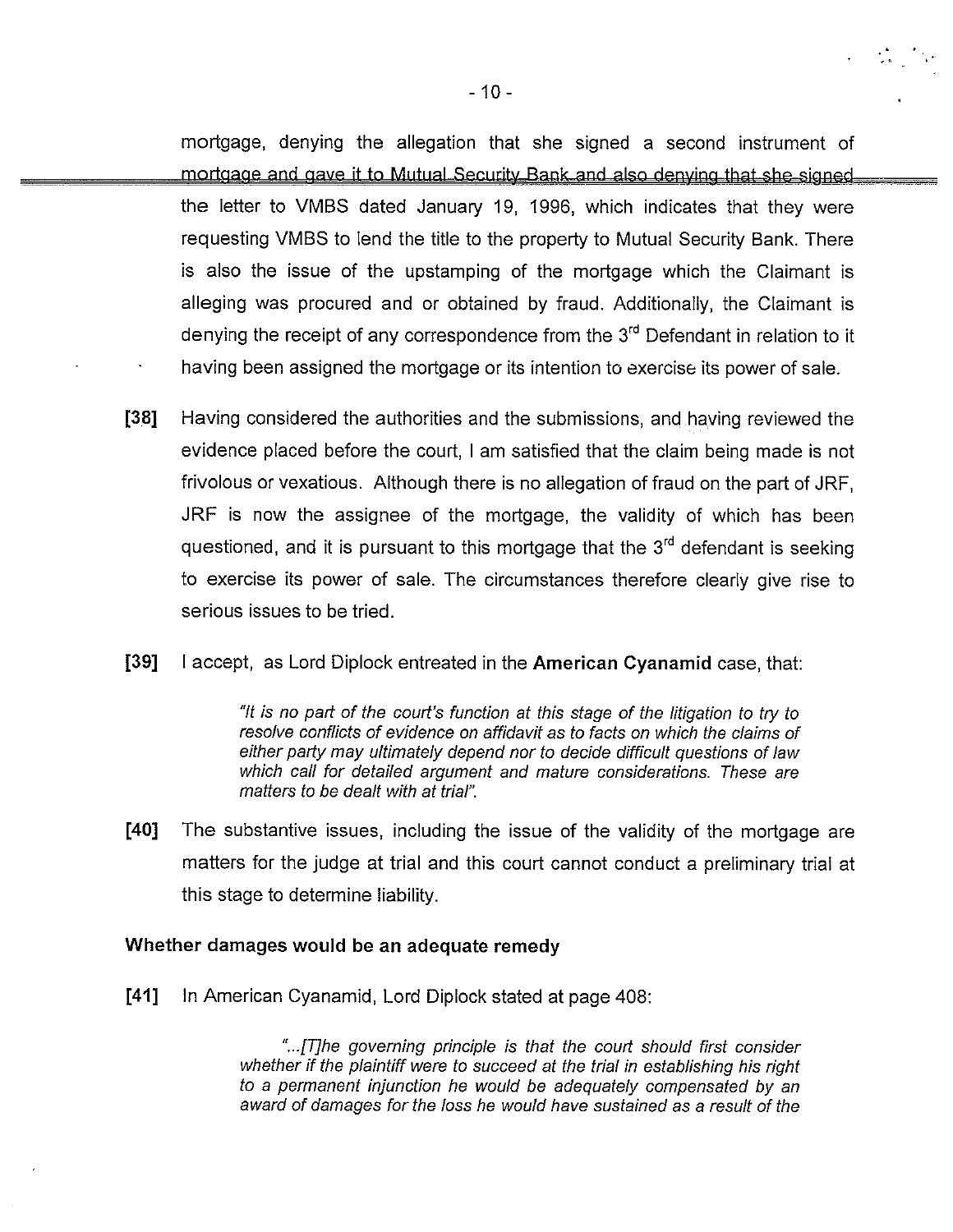defendant's continuing to do what was sought to be enjoined between the time of the application and the time of the trial. If damages in the measure recoverable at common law would be adequate remedy and the defendant would be in a financial position to pay them, no interlocutory injunction should normally be granted, however strong the plaintiffs case appeared to be at that stage."

- [42] Put another way, even if it is shown that there is a serious question to be tried, if damages will be an adequate remedy for the Claimant, there would be no grounds for the court to restrain the  $3<sup>rd</sup>$  Defendant from acting by granting an injunction (See Clint).
- [43]—In-considering-whether-this-test-has-been-satisfied, I-find-on-the-evidence-thatthere is the threat of the Claimant losing her interest in the property, subject of the mortgage. It has been established that in the case of land, it is presumed that damages are not an adequate remedy as each parcel of land is said to be "unique" and have a "peculiar and special value". This presumption was outlined by Brooks <sup>J</sup> (as he then was) in Tewani Ltd. v KES Development Co Ltd. and ARC Systems Ltd. Claim No. 2008HCV02729, unreported, delivered July 9, 2008. At page 3 of his judgment, Justice Brooks stated ,among other things, that:

"The significance of the subject matter being real property, raises <sup>a</sup> presumption that damages are not an adequate remedy, and no enquiry is ever made in that regard. The reason behind that principle is that each parcel of land is said to be "unique" and to have "a peculiar" and special value".

- [44] In that case, Justice Brooks opined that damages would not be an adequate remedy if the claimant were to lose its interest in the parcel of land. In the instant case, the Claimant is claiming damages for breach of contract, and, if the  $3<sup>rd</sup>$ Defendant is found liable, damages would be the appropriate remedy to compensate her for any loss she may suffer.
- [45] Additionally, <sup>I</sup> am of the view that the provisions of Section 106 of the RTA apply, and <sup>I</sup> find that damages would be the only remedy available to the Claimant. Section 106 stipulates that where a mortgagee purports to exercise its power of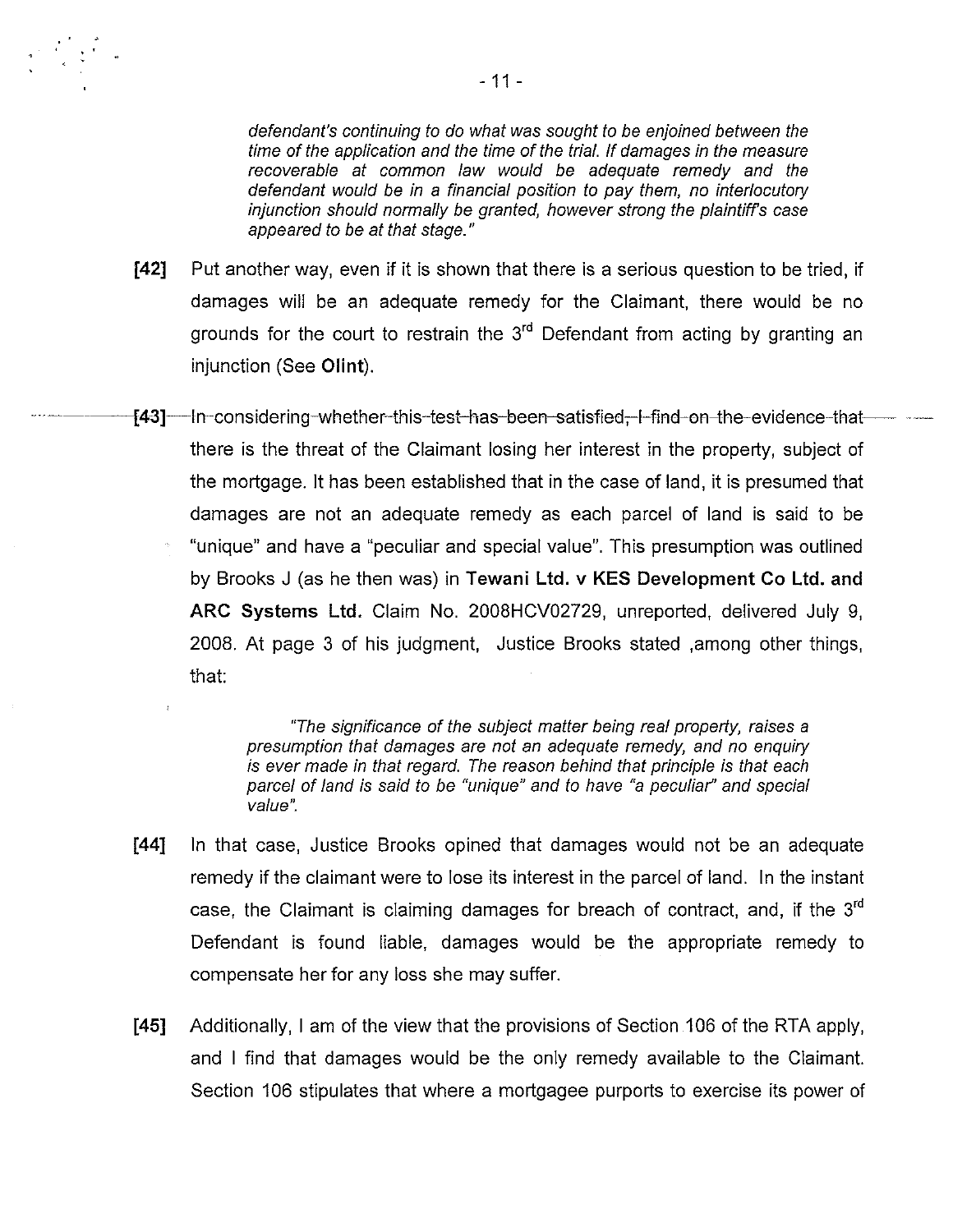sale contained in a mortgage, the mortgagor's remedy for any wrongful exercise

- 12 -<br>sale contained in a mortgage, the mortgagor's remedy for any wrongful exercise<br>of that power shall be a remedy in damages only.<br>In the circumstances of this case, it is my view that the withholding of th<br>injunction [46] In the circumstances of this case, it is my view that the withholding of the injunction will not result in "irremediable prejudice" to the Claimant as an award of damages would provide her with an adequate remedy for any loss caused if she were to succeed in establishing her claim at the trial. There is no evidence that the property enjoys any unique feature, for which damages would not compensate and the evidence is that she is not now residing there, but is temporarily residing in the United Kingdom, and no indication has been given as to when she went to live overseas or when she is likely to return to the home or if anyone is now residing there. <sup>I</sup> must note also that no issue has been raised that the 3<sup>rd</sup> Defendant would not be in a position to pay such damages.

## The issue of delay

- [47] The  $3<sup>rd</sup>$  Defendant became the assignee of the portfolio of debts by way of a Deed of Assignment dated January 30, 2002. The mortgage was transferred to it on December 10, 2014 and registered on the Certificate of Title on February 3, 2015. The factual situation giving rise to an action being brought against JRF therefore arose on or about January 30, 2002.
- [48] The  $3<sup>rd</sup>$  Defendant is contending that the Claimant knew of the assignment of the mortgage as, by letter dated October 25, 2005, the Claimant and her husband were notified.
- [49] The Claimant in her  $4<sup>th</sup>$  affidavit states, *inter alia*, "The address at 27 Bellevue Drive is not recognised and/or serviced by any post office...Had this notice been sent to the actual street address of the said property it may have served my interest..." I note, however, that she has not specifically denied receiving it although in paragraph 19 of her Fourth Affidavit filed on December 28, 2016 she states: "...This notice and other letters addressed to me at any of these addresses could not have been delivered to me or my husband..."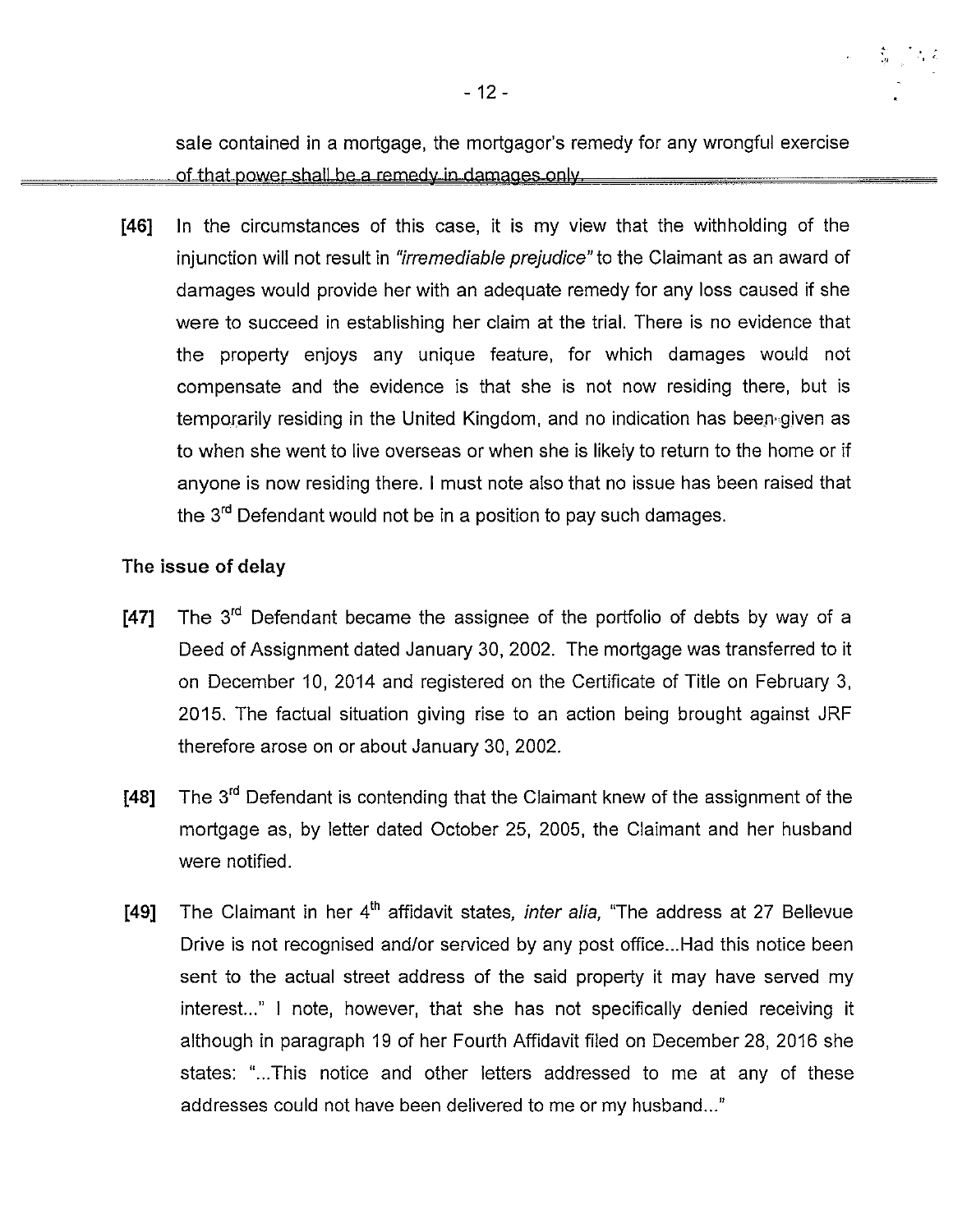- [50] I note also that Merline Patterson in her affidavit filed on October 21, 2016, provides evidence that the statutory notice dated August 5, 2015, sent by registered mail to the Claimant at "27 Bellevue Drive..." and "3 Ridgeway Road..." were returned by the post office.
- [51] In view of the foregoing, <sup>I</sup> find on a balance of probabilities, that the Claimant was not aware of the assignment or of the  $3<sup>rd</sup>$  Defendant's intention to exercise its power of sale and that it was the advertisement in or about May 2016 which prompted her to take action. <sup>I</sup> therefore do not find that there has been inordinate delay on the part of the Claimant to add JRF as a defendant, or to seek the interlocutory injunction against it. <sup>I</sup> therefore find that the Claimant cannot in the circumstances be said to be guilty of unreasonable delay in pursuing her claim as against the  $3<sup>rd</sup>$  Defendant. This finding, however, is not sufficient in my view to tip the scale in favour of a grant of the injunction sought.

Whether the balance of convenience lies in favour of granting the interlocutory injunction

[52] According to the guidelines stated by Lord Diplock in American Cyanamid, it is where there is doubt as to the adequacy of the respective remedies in damages available to either party, that the question of balance of convenience arises. He said:

> "it would be unwise to attempt even to list all the various matters which may need to be taken into consideration in deciding where the balance lies, let alone to suggest the relative weight to be attached to them. These will vary from case to case."

[53] In the case of Olint, Lord Hoffman said, *inter alia*:

"...At the interlocutory stage, the court must therefore assess whether granting or withholding an injunction is more likely to produce a just result As the House of Lords pointed out in American Cyanamid..., that means that if damages will be an adequate remedy for the plaintiff, there are no grounds for interference with the defendant's freedom of action by the grant of an injunction. ..." Likewise, if there is a serious issue to be tried and the plaintiff could be prejudiced by the acts or omissions of the defendant pending trial and the cross-undertaking in damages would